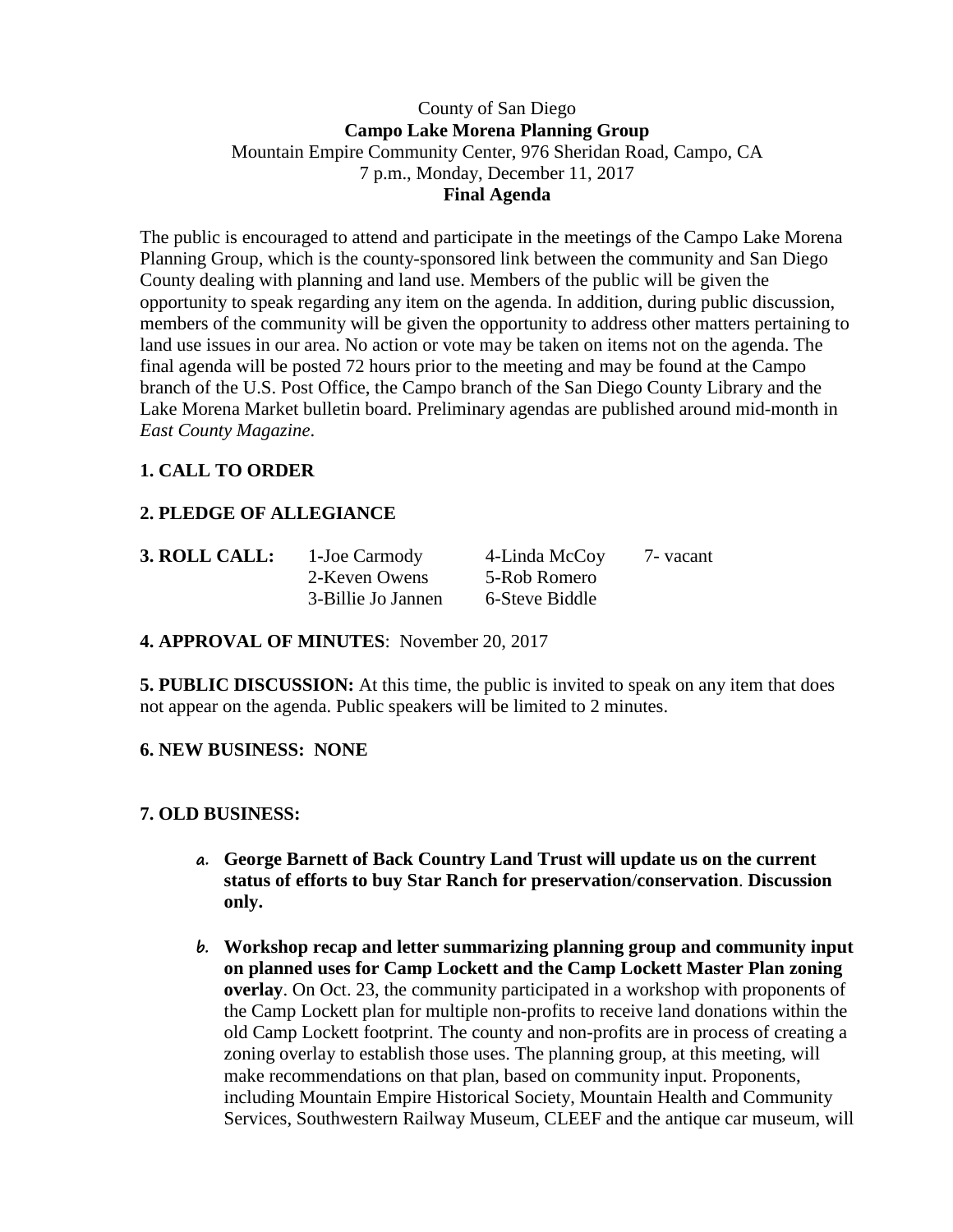be on hand to answer questions about their respective proposals. **Discussion and vote.**

- **c. Review of applicants for Seat 7**. Select an applicant to fill the seat for the fouryear term. This vacancy was declared in November 2016. Discussion and vote.
- **d. Standing Subcommittee reports**: Groundwater, Rob Romero; Sewer and Septic, Joe Carmody; Community Economic Impacts, Steve Biddle; Traffic and Public Safety, Steve Biddle

### **8. CORRESPONDENCE AND ANNOUNCEMENTS**

- **a. The Star Ranch vesting and landscape architecture maps** are available, both at meetings and by appointment with the CLMPG chairman. Staff has delayed release of the EIR until it can figure out what type of greenhouse gas analysis large projects should include**. The ranch was offered for sale in an announcement sent out in late November. The Back Country Land Trust and several co-investors are negotiating to buy it. The proposed plan is still in play and is part of the property offering, but will be abandoned if purchased by trust entities.**
- **b. Update on the county's Annual Road Resurfacing Program.** For additional information about the program, including maps of projects underway and planned, visit the program website at: [http://www.sandiegocounty.gov/content/sdc/dpw/roads/Resurfacing\\_Program.html](http://www.sandiegocounty.gov/content/sdc/dpw/roads/Resurfacing_Program.html)**.**  Sent to group.
- **c. Updated documents on the ATT cell tower proposed for Lake Morena Village. Project number PDS 2017-MUP-17-017.** The planning group will hear this project on January 22. The documents are available to any interested members of the public. **Sent to group.**
- **d. Notice of annual planning group training sessions. Sent to group.**
- 1. Saturday, December 9, 2017, 8:30 am 1:00 pm at the County Operations Center, Training Room 171, 5560 Overland Avenue (Kearny Mesa), San Diego, CA 92123
- 2. Saturday, January 6, 2018, 8:30 am to 1:00 pm at the North Inland Live Well San Diego Center, 649 West Mission Ave., Escondido, CA 92025
- 3. Saturday, February 10, 2018 8:30 a.m. to 1:00 p.m. Lakeside Community Center, 9841 Vine St., Lakeside, CA 92040
- **(The December 9 training was later canceled due to communications issues caused by fire and power outages.)**

#### **9. EXPENSES**

**a. Please report any valid expenses for group approval.**

### **10. UPDATES AND POTENTIAL ACTION ITEMS**